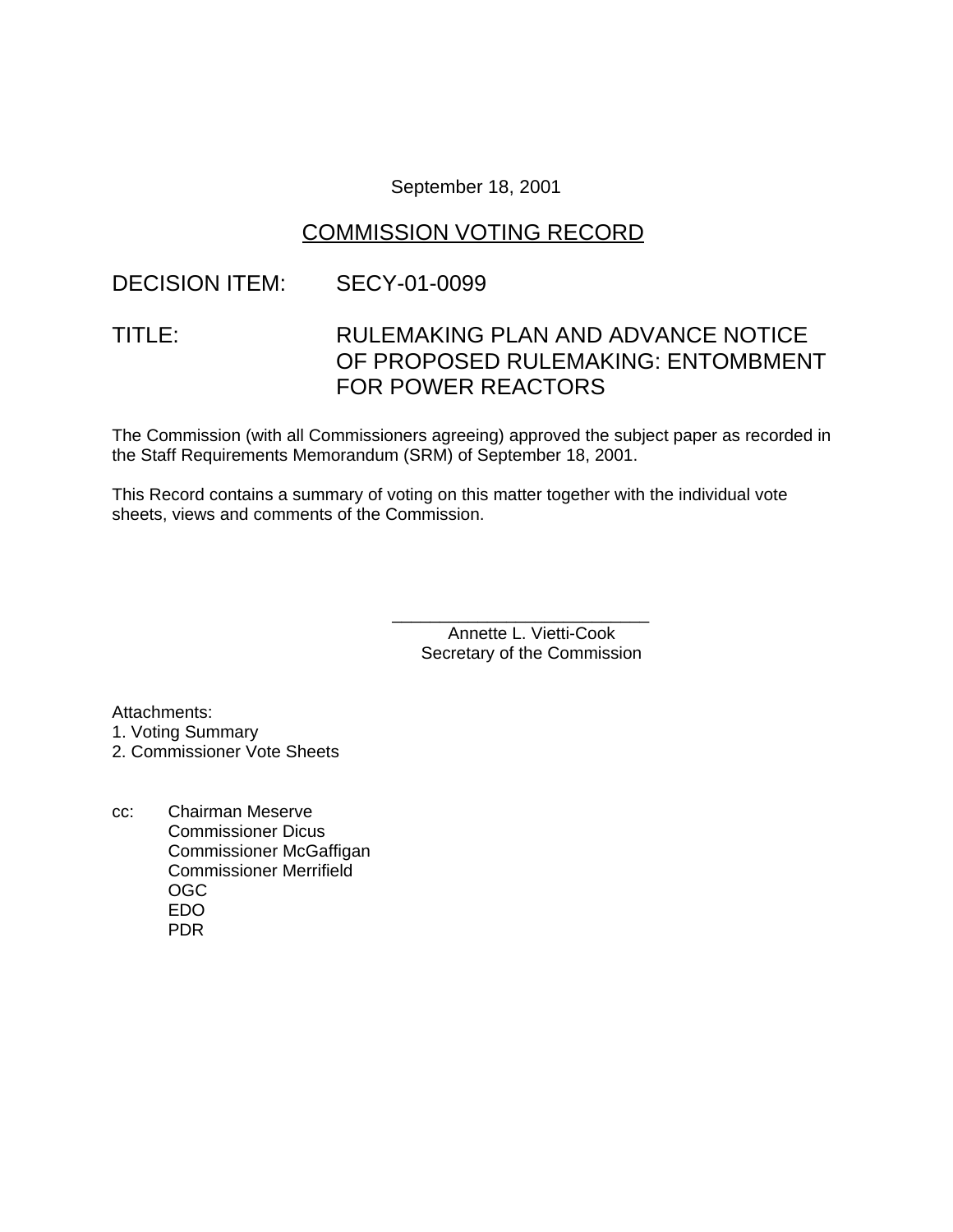### VOTING SUMMARY - SECY-01-0099

## RECORDED VOTES

|                    | NOT<br>APRVD DISAPRVD ABSTAIN PARTICIP COMMENTS DATE |              |               |
|--------------------|------------------------------------------------------|--------------|---------------|
| CHRM. MESERVE      | $\mathsf{X}$                                         | X —          | 6/25/01       |
| <b>COMR. DICUS</b> | X                                                    |              | $X = 7/31/01$ |
| COMR. McGAFFIGAN X |                                                      | X —          | 9/10/01       |
| COMR. MERRIFIELD X |                                                      | $\mathsf{X}$ | 8/27/01       |

## COMMENT RESOLUTION

In their vote sheets, all Commissioners approved the staff's recommendation and provided some additional comments. Subsequently, the comments of the Commission were incorporated into the guidance to staff as reflected in the SRM issued on September 18, 2001.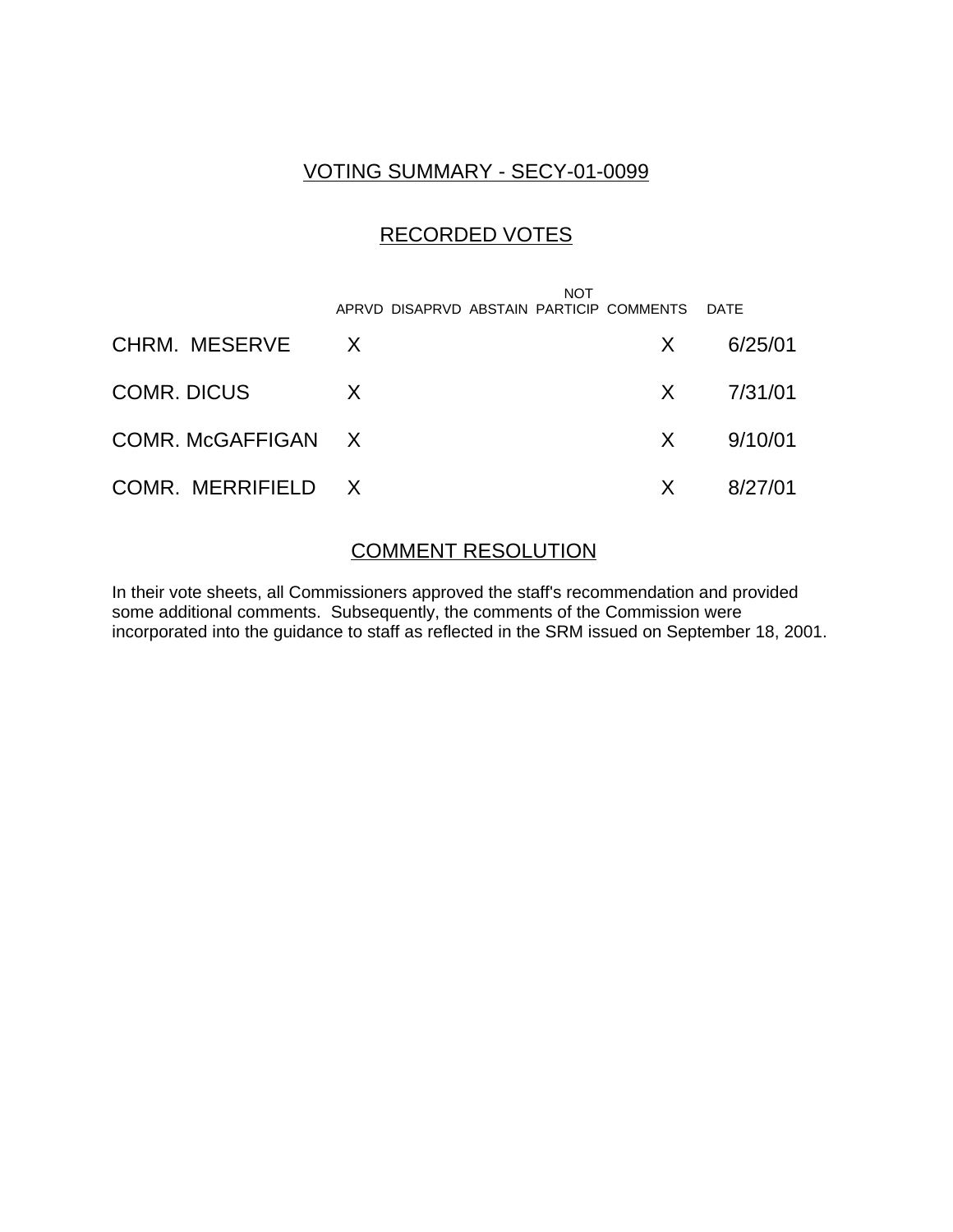### **Commissioner Comments on SECY-01-0099**

### Chairman Meserve

I approve the staff's rulemaking plan to develop a rule to allow entombment as a decommissioning option for power reactors. I also approve the staff's request to publish an Advance Notice of Proposed Rulemaking (ANPR) in the *Federal Register*,.

In SECY-01-0099, the staff proposes three options for rulemaking to enable entombment as a decommissioning option for power reactors. The three options address the requirements of timely decommissioning required by §50.82(a)(3) and demonstration of compliance with the dose requirements of 10 CFR Part 20, Subpart E. The staff plans to use the feedback received from the ANPR in formulating a recommendation on which of the three options should be pursued.

The pursuit of either option 2 or 3 of SECY-01-0099 will require the commitment of significant agency resources. Before the agency commits to this level of effort, an assessment of the number of licensees likely to pursue entombment as a decommissioning option needs to be conducted. Staff should assess the number of licensees that are likely to pursue entombment as a decommissioning option as part of the ANPR. This information should be considered by staff in formulating a recommendation on which option to pursue.

#### Commissioner Dicus

I support Chairman's comments.

#### Commissioner McGaffigan

I approve the staff's rulemaking plan for potential development of a rule to allow entombment as a decommissioning option for power reactors. I also approve the staff's request to publish an Advance Notice of Proposed Rulemaking (ANPR) in the Federal Register.

For over thirteen years, we have alluded to entombment as a viable decommissioning option in our ongoing dialog regarding reactor decommissioning. The Department of Energy has actually entombed small reactors in Ohio, Nebraska, and Puerto Rico under its regulatory authority. While I understand that there is little enthusiasm among the States for entombment, and little interest at this time among licensees, almost all of whom are planning to pursue license renewal, I believe that we do have an obligation to our stakeholders to formally vet this option at some point through the rulemaking process. At this time an ANPR seems an appropriate step to gather stakeholder input.

I agree with the Chairman's edits to the Federal Register Notice.